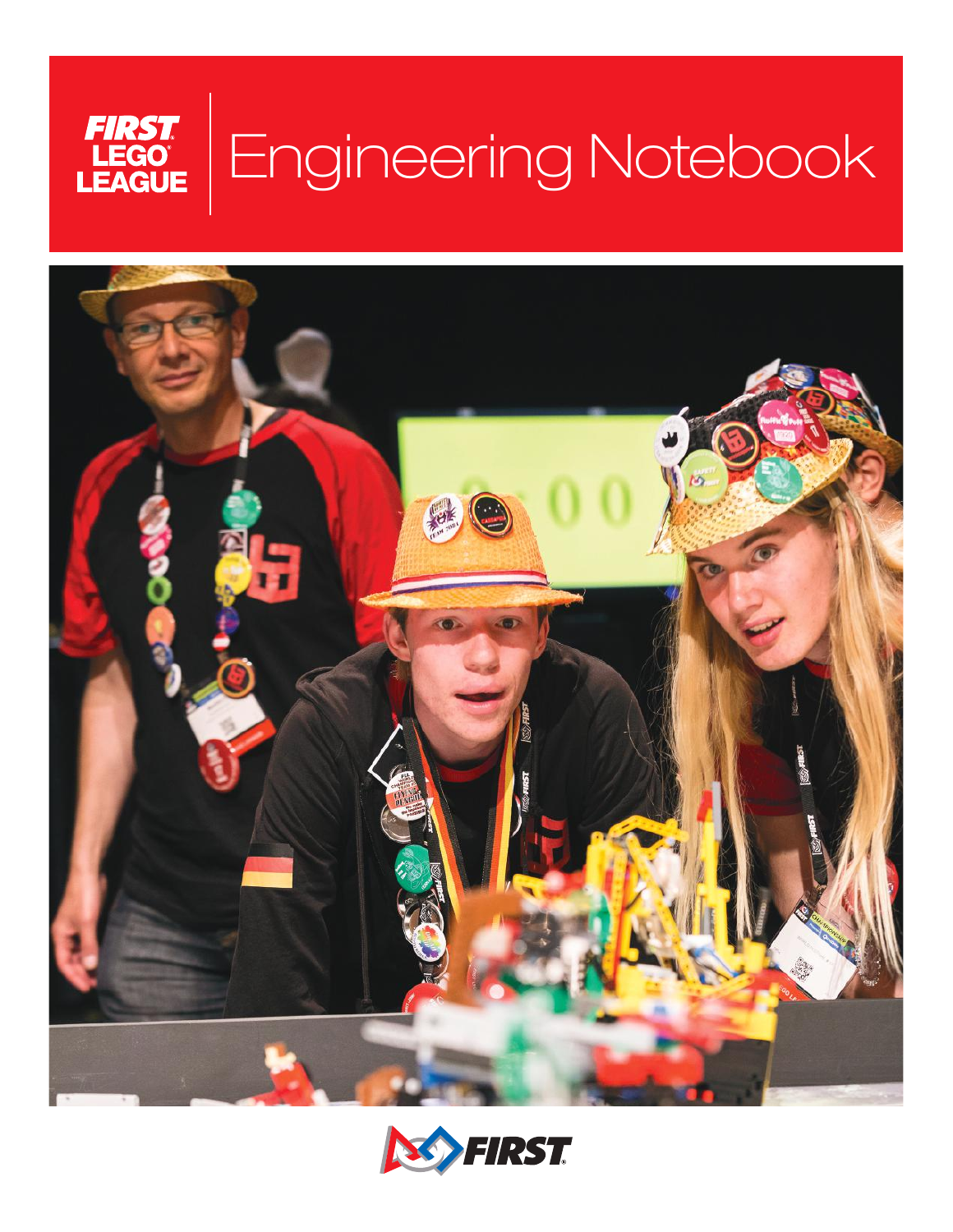## Engineering Design Process

This optional tool will help you track your work through the season.



## **EXPLORE**

Identify the problem. Research if this problem has been approached before and how? What are the constraints, or limitations, to this problem?

### **IMAGINE**

What are some possible solutions? Plan and draw it out. Brainstorm these solutions and choose what you believe to be the best one.

## **CREATE**

List all the materials and equipment you may need and then bring your plan to life.

### **TEST**

Test out your plan! Define what worked and what did not. Identify any new or remaining issues.

### **IMPROVE**

Brainstorm what might work better and modify your design to include these changes. Test it out.

### **SHARE**

Share your work with others.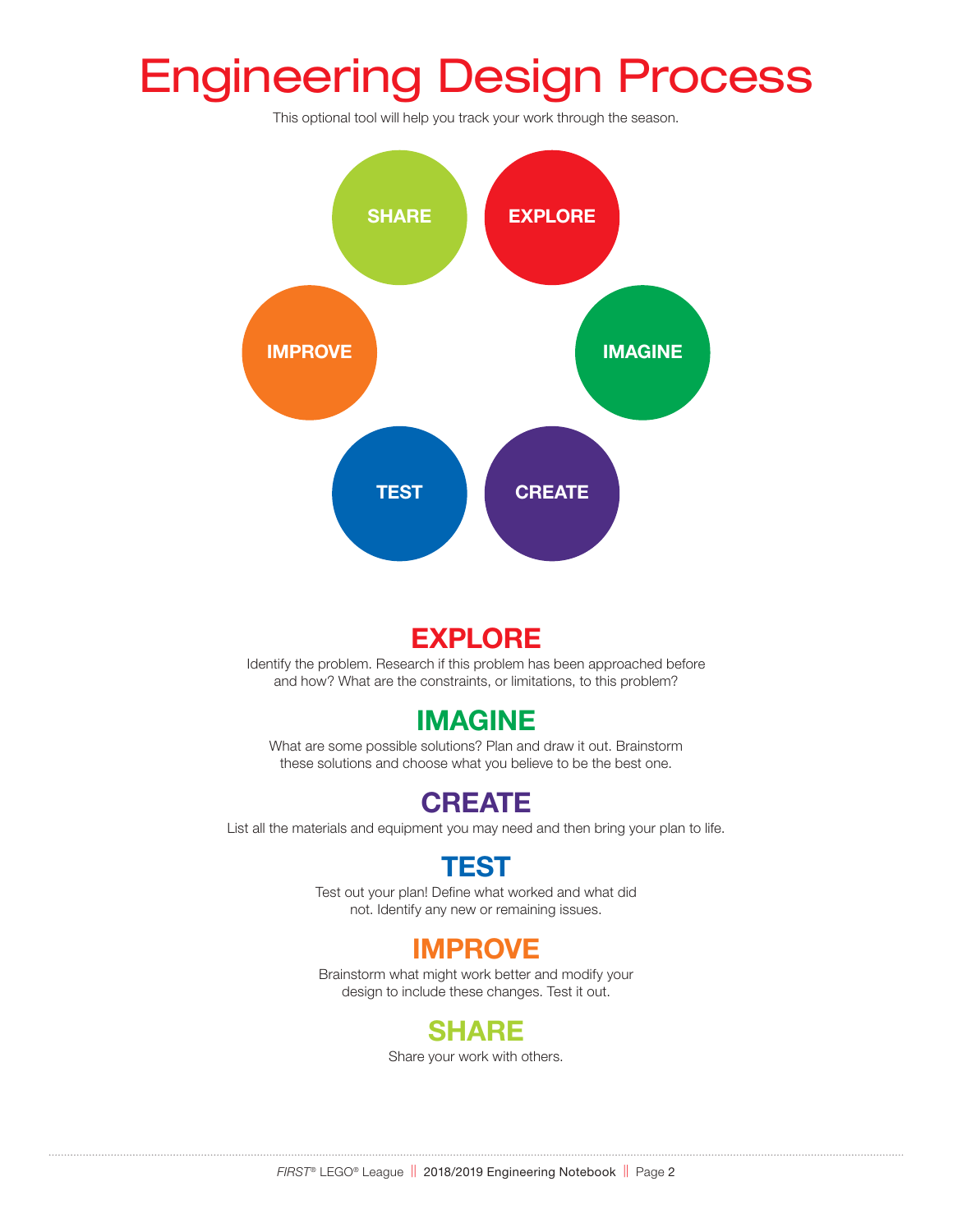**PROJECT** 

## **Brainstorming**

Name: \_\_\_\_\_\_\_\_\_\_\_\_\_\_\_\_\_\_\_\_\_\_\_\_\_\_\_\_\_\_\_\_\_\_\_\_\_\_\_\_\_\_ Date: \_\_\_\_\_\_\_\_\_\_\_\_\_\_\_\_\_\_\_\_\_\_\_\_\_

## **EXPLORE**

#### **EXPLORE**

*Identify a specific problem you want to solve.*

*After you have selected a problem, find out about any solutions that people are already using to try to fix it. What are the constraints to this problem?*

#### Think about the following questions as you create your plan:

- 1. Why does this problem still exist?
- 2. Why aren't the current solutions good enough?
- 3. What could be improved?



#### **IMAGINE**

*Using your list from above, brainstorm and design a solution to your problem. Any solution is a good start. Your ultimate goal is to design an innovative solution by improving something that already exists, using something that exists in a new way, or inventing something totally new.* 

\_\_\_\_\_\_\_\_\_\_\_\_\_\_\_\_\_\_\_\_\_\_\_\_\_\_\_\_\_\_\_\_\_\_\_\_\_\_\_\_\_\_\_\_\_\_\_\_\_\_\_\_\_\_\_\_\_\_\_\_\_\_\_\_\_\_\_\_\_\_\_\_\_\_\_\_\_\_\_\_\_\_\_\_\_\_\_\_\_\_\_\_\_\_\_\_\_\_\_\_\_\_\_\_\_\_\_\_\_\_\_\_\_\_\_\_\_\_\_\_\_\_ \_\_\_\_\_\_\_\_\_\_\_\_\_\_\_\_\_\_\_\_\_\_\_\_\_\_\_\_\_\_\_\_\_\_\_\_\_\_\_\_\_\_\_\_\_\_\_\_\_\_\_\_\_\_\_\_\_\_\_\_\_\_\_\_\_\_\_\_\_\_\_\_\_\_\_\_\_\_\_\_\_\_\_\_\_\_\_\_\_\_\_\_\_\_\_\_\_\_\_\_\_\_\_\_\_\_\_\_\_\_\_\_\_\_\_\_\_\_\_\_\_\_ \_\_\_\_\_\_\_\_\_\_\_\_\_\_\_\_\_\_\_\_\_\_\_\_\_\_\_\_\_\_\_\_\_\_\_\_\_\_\_\_\_\_\_\_\_\_\_\_\_\_\_\_\_\_\_\_\_\_\_\_\_\_\_\_\_\_\_\_\_\_\_\_\_\_\_\_\_\_\_\_\_\_\_\_\_\_\_\_\_\_\_\_\_\_\_\_\_\_\_\_\_\_\_\_\_\_\_\_\_\_\_\_\_\_\_\_\_\_\_\_\_\_ \_\_\_\_\_\_\_\_\_\_\_\_\_\_\_\_\_\_\_\_\_\_\_\_\_\_\_\_\_\_\_\_\_\_\_\_\_\_\_\_\_\_\_\_\_\_\_\_\_\_\_\_\_\_\_\_\_\_\_\_\_\_\_\_\_\_\_\_\_\_\_\_\_\_\_\_\_\_\_\_\_\_\_\_\_\_\_\_\_\_\_\_\_\_\_\_\_\_\_\_\_\_\_\_\_\_\_\_\_\_\_\_\_\_\_\_\_\_\_\_\_\_ \_\_\_\_\_\_\_\_\_\_\_\_\_\_\_\_\_\_\_\_\_\_\_\_\_\_\_\_\_\_\_\_\_\_\_\_\_\_\_\_\_\_\_\_\_\_\_\_\_\_\_\_\_\_\_\_\_\_\_\_\_\_\_\_\_\_\_\_\_\_\_\_\_\_\_\_\_\_\_\_\_\_\_\_\_\_\_\_\_\_\_\_\_\_\_\_\_\_\_\_\_\_\_\_\_\_\_\_\_\_\_\_\_\_\_\_\_\_\_\_\_\_

#### Describe what you need, how it might work and draw it.

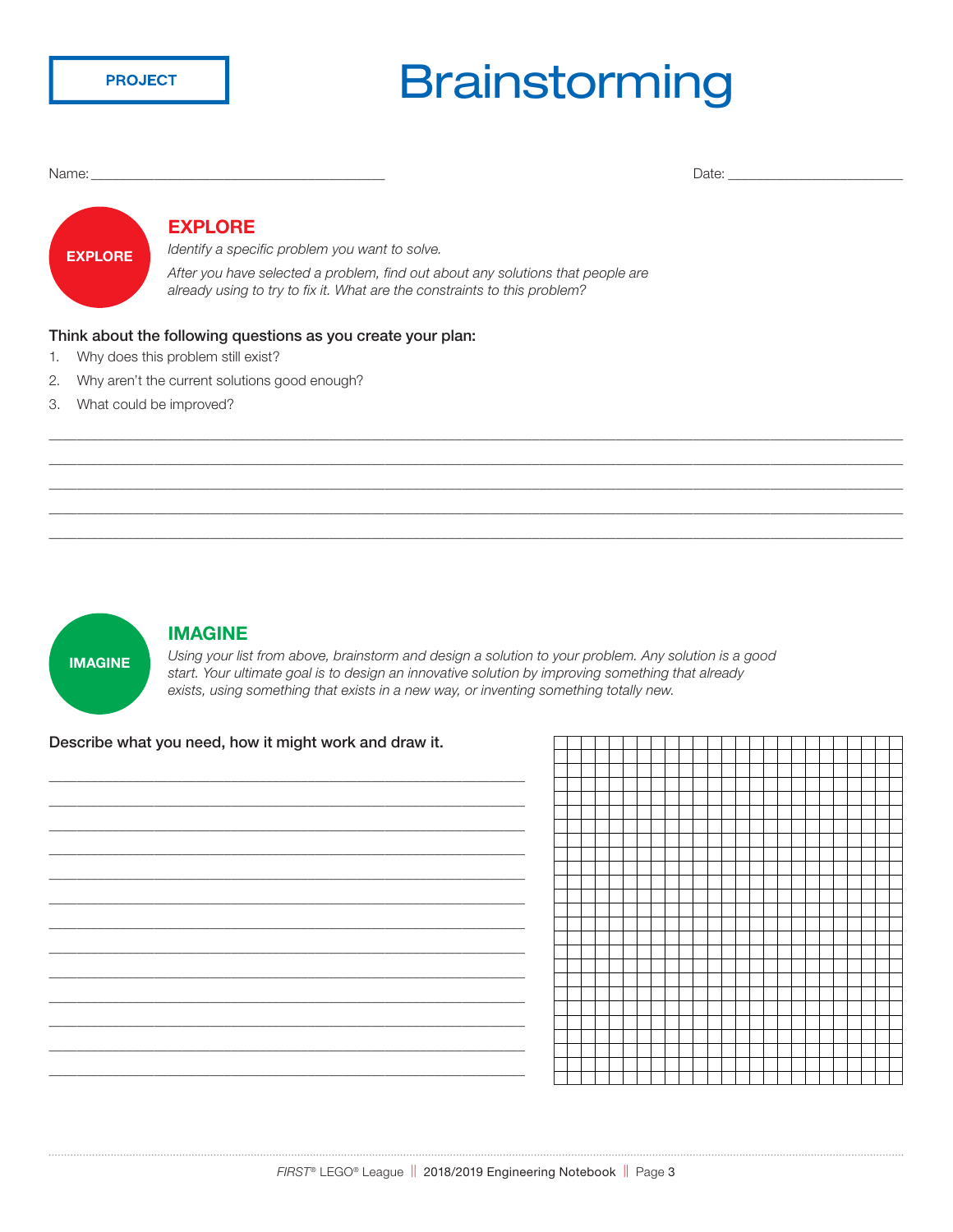#### **CREATE**

*Time to bring your FIRST®* LEGO*®* League *Project plan to life.*

*Before you begin, list any materials you may need in the space below.*

#### List of Materials

**CREATE**





\_\_\_\_\_\_\_\_\_\_\_\_\_\_\_\_\_\_\_\_\_\_\_\_\_\_\_\_\_\_\_\_\_\_\_\_\_\_\_\_\_\_\_\_\_\_\_\_\_\_\_\_\_\_\_\_\_\_\_\_\_\_\_\_\_\_\_\_ \_\_\_\_\_\_\_\_\_\_\_\_\_\_\_\_\_\_\_\_\_\_\_\_\_\_\_\_\_\_\_\_\_\_\_\_\_\_\_\_\_\_\_\_\_\_\_\_\_\_\_\_\_\_\_\_\_\_\_\_\_\_\_\_\_\_\_\_

#### With whom did you share your work?

*Engineers and many others use an engineering design process repeatedly to improve the quality of their creation(s).*  Remember: *There is always room for improvement.*

 $\_$  , and the set of the set of the set of the set of the set of the set of the set of the set of the set of the set of the set of the set of the set of the set of the set of the set of the set of the set of the set of th  $\Box$  . The contribution of the contribution of the contribution of the contribution of the contribution of the contribution of the contribution of the contribution of the contribution of the contribution of the contributi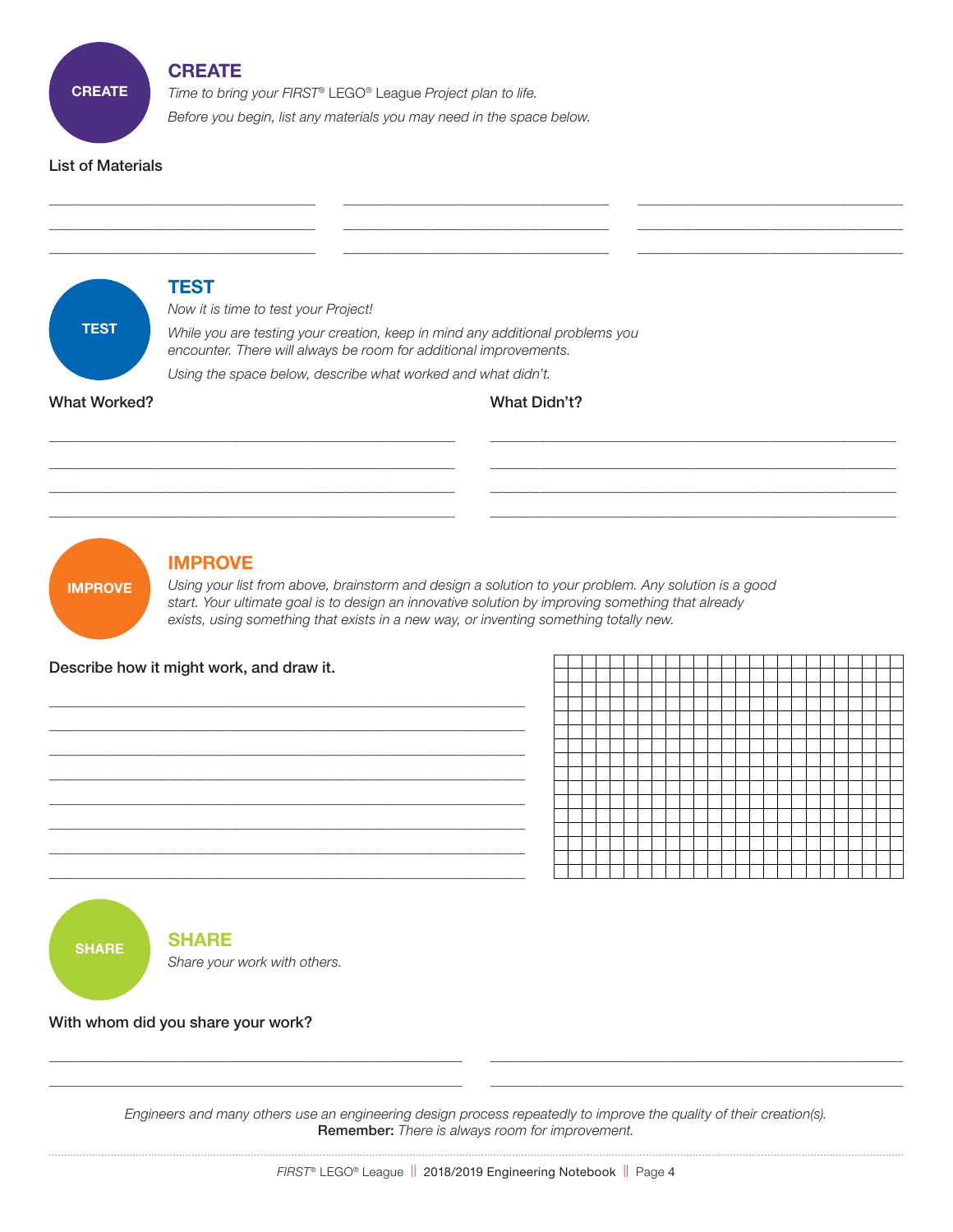## Mission Planning

Name: \_\_\_\_\_\_\_\_\_\_\_\_\_\_\_\_\_\_\_\_\_\_\_\_\_\_\_\_\_\_\_\_\_\_\_\_\_\_\_\_\_\_ Date: \_\_\_\_\_\_\_\_\_\_\_\_\_\_\_\_\_\_\_\_\_\_\_\_\_

# **EXPLORE**

#### **EXPLORE**

*Take some time to explore the Robot Game Rules and Missions. Analyze the field. Begin by identifying a specific Mission(s) you want to solve. What are some obstacles you may encounter?*

#### Think about the following questions as you create your plan:

- 1. Which Missions are located near each other on the table?
- 2. Which Missions have similar mechanisms?
- 3. Which Missions could be grouped together for maximum points?



#### **IMAGINE**

*Using your list from above, begin to map out your path.*

*Brainstorm and design a possible a solution to a Mission or Missions and consider how you might program the Robot to accomplish your idea. Any solution is a good start. Describe how it might work, and draw it.*

Using a pencil, draw the path you think your robot should take to complete each Mission on the grid below. Make sure to label each step in detail below.

\_\_\_\_\_\_\_\_\_\_\_\_\_\_\_\_\_\_\_\_\_\_\_\_\_\_\_\_\_\_\_\_\_\_\_\_\_\_\_\_\_\_\_\_\_\_\_\_\_\_\_\_\_\_\_\_\_\_\_\_\_\_\_\_\_\_\_\_\_\_\_\_\_\_\_\_\_\_\_\_\_\_\_\_\_\_\_\_\_\_\_\_\_\_\_\_\_\_\_\_\_\_\_\_\_\_\_\_\_\_\_\_\_\_\_\_\_\_\_\_\_\_ \_\_\_\_\_\_\_\_\_\_\_\_\_\_\_\_\_\_\_\_\_\_\_\_\_\_\_\_\_\_\_\_\_\_\_\_\_\_\_\_\_\_\_\_\_\_\_\_\_\_\_\_\_\_\_\_\_\_\_\_\_\_\_\_\_\_\_\_\_\_\_\_\_\_\_\_\_\_\_\_\_\_\_\_\_\_\_\_\_\_\_\_\_\_\_\_\_\_\_\_\_\_\_\_\_\_\_\_\_\_\_\_\_\_\_\_\_\_\_\_\_\_ \_\_\_\_\_\_\_\_\_\_\_\_\_\_\_\_\_\_\_\_\_\_\_\_\_\_\_\_\_\_\_\_\_\_\_\_\_\_\_\_\_\_\_\_\_\_\_\_\_\_\_\_\_\_\_\_\_\_\_\_\_\_\_\_\_\_\_\_\_\_\_\_\_\_\_\_\_\_\_\_\_\_\_\_\_\_\_\_\_\_\_\_\_\_\_\_\_\_\_\_\_\_\_\_\_\_\_\_\_\_\_\_\_\_\_\_\_\_\_\_\_\_ \_\_\_\_\_\_\_\_\_\_\_\_\_\_\_\_\_\_\_\_\_\_\_\_\_\_\_\_\_\_\_\_\_\_\_\_\_\_\_\_\_\_\_\_\_\_\_\_\_\_\_\_\_\_\_\_\_\_\_\_\_\_\_\_\_\_\_\_\_\_\_\_\_\_\_\_\_\_\_\_\_\_\_\_\_\_\_\_\_\_\_\_\_\_\_\_\_\_\_\_\_\_\_\_\_\_\_\_\_\_\_\_\_\_\_\_\_\_\_\_\_\_ \_\_\_\_\_\_\_\_\_\_\_\_\_\_\_\_\_\_\_\_\_\_\_\_\_\_\_\_\_\_\_\_\_\_\_\_\_\_\_\_\_\_\_\_\_\_\_\_\_\_\_\_\_\_\_\_\_\_\_\_\_\_\_\_\_\_\_\_\_\_\_\_\_\_\_\_\_\_\_\_\_\_\_\_\_\_\_\_\_\_\_\_\_\_\_\_\_\_\_\_\_\_\_\_\_\_\_\_\_\_\_\_\_\_\_\_\_\_\_\_\_\_

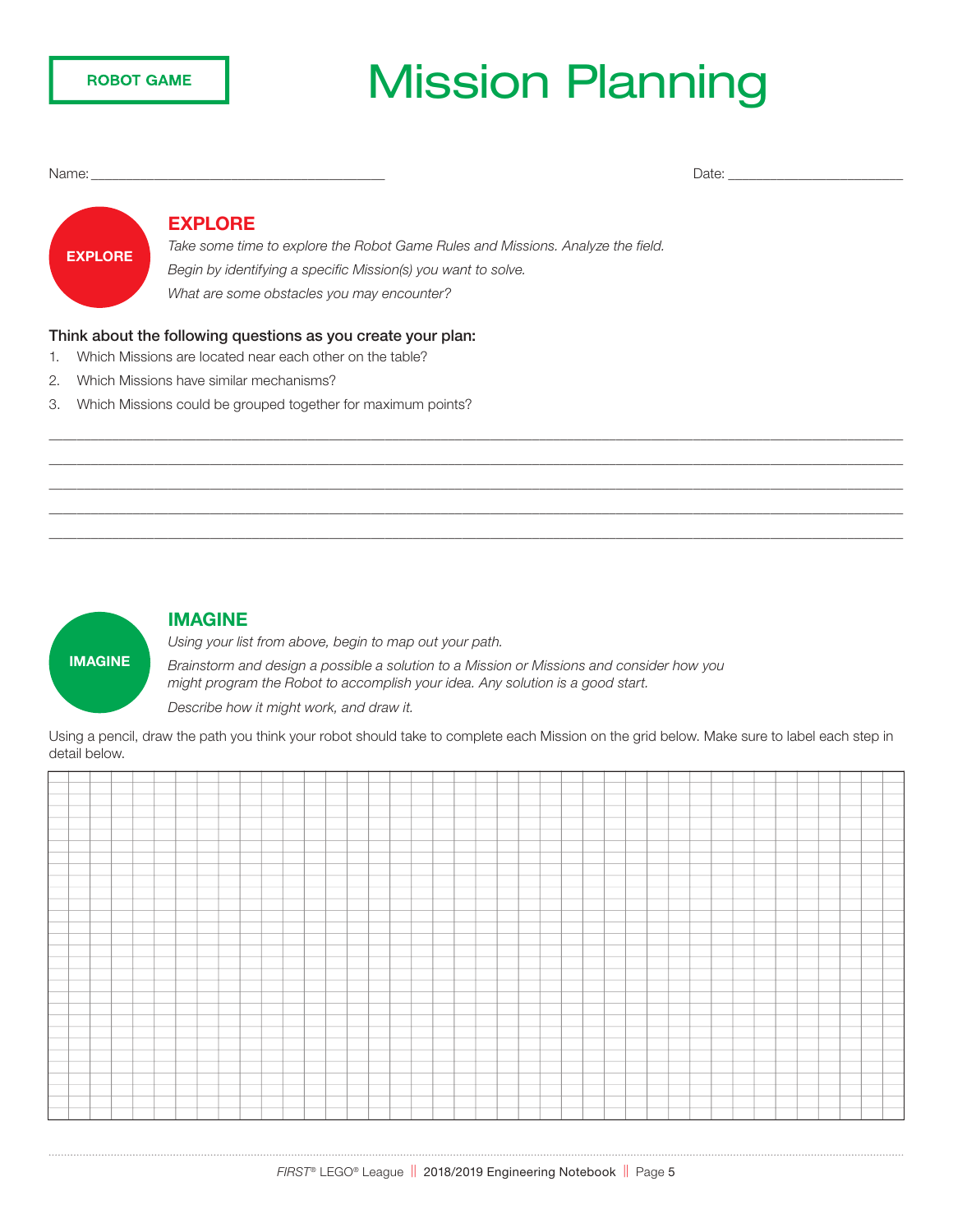#### **IMAGINE** continued

Using the map you created on the previous page, describe what attachments you might use, and how you might program the Robot to achieve this desired plan



#### **CREATE**

Time to bring your FIRST® LEGO® League Robot to life. List any parts you may need in the space below.

| Motor(s) | Sensor(s) | <b>Other Bricks/Elements</b> |
|----------|-----------|------------------------------|
|          |           |                              |
|          |           |                              |
|          |           |                              |
|          |           |                              |



#### **TEST**

Now it is time to test your Robot.

While you are testing your creation, keep in mind any additional problems you encounter. There will always be room for additional improvements.

Using the space below, define what worked and what didn't.

**What Worked?** 

#### **What Didn't?**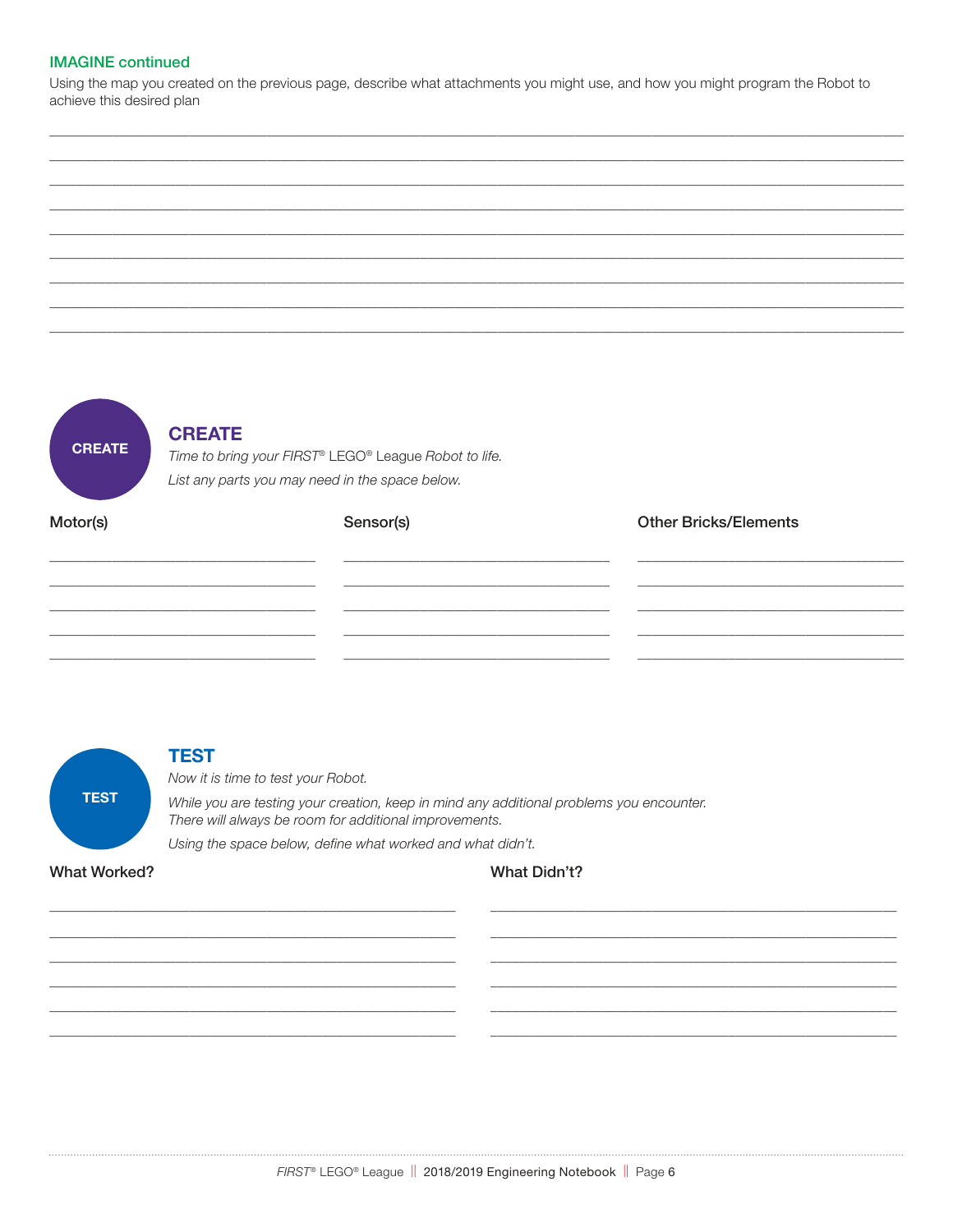#### **IMPROVE**

Using the list you created on the previous page, it's time to start improving your Project.

Brainstorm and design a solution to the problems you encountered. Begin listing and drawing how you might modify your design to include these changes.

Once you feel your list is complete, implement these changes and test it.

#### Describe how it might work, and draw it.

**IMPROVE** 



With whom did you share your work?

Engineers and many others use an engineering design process repeatedly to improve the quality of their creation(s). Remember: There is always room for improvement.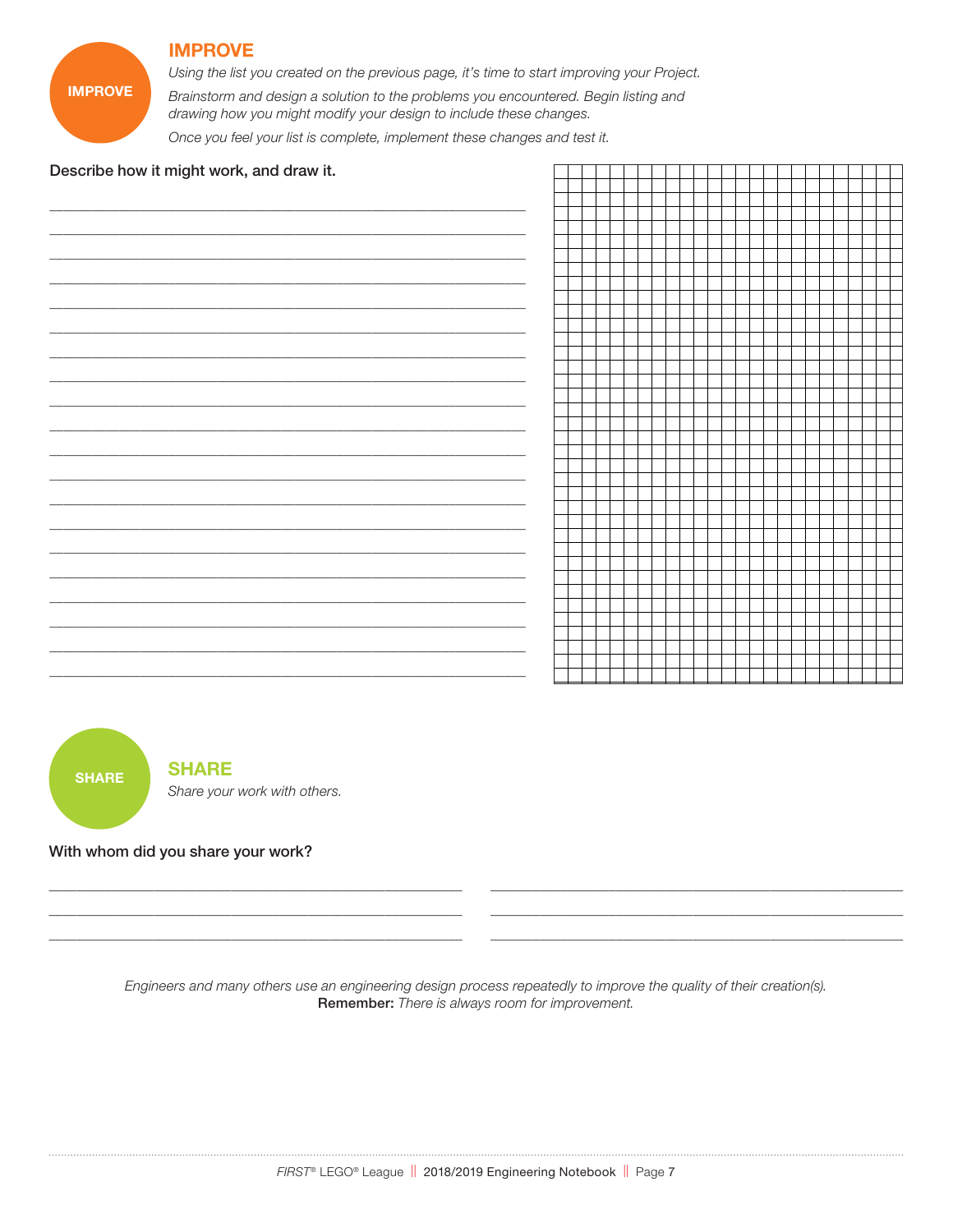## **Continue Your Work**

Use this space to use the engineering design process to continue working on your Robot design and program or you Project solution.

| <b>EXPLORE</b>                       | <b>ASK</b>                                   |                                             |                                                     |
|--------------------------------------|----------------------------------------------|---------------------------------------------|-----------------------------------------------------|
| Identify Problem and Research        |                                              |                                             | Constraints                                         |
|                                      |                                              |                                             |                                                     |
| <b>IMAGINE</b>                       | <b>IMAGINE</b>                               |                                             |                                                     |
| <b>Brainstorm Possible Solutions</b> |                                              |                                             |                                                     |
|                                      |                                              | Choose what you believe to be the best one. |                                                     |
| <b>CREATE</b>                        | <b>PLAN</b>                                  | <b>Materials and Equipment</b>              |                                                     |
| Draw it.                             |                                              | <b>TEST</b>                                 | <b>TEST</b><br>Bring your plan to life and test it. |
| <b>SHARE</b>                         | <b>SHARE</b><br>Share your work with others. | With whom did you share your work?          |                                                     |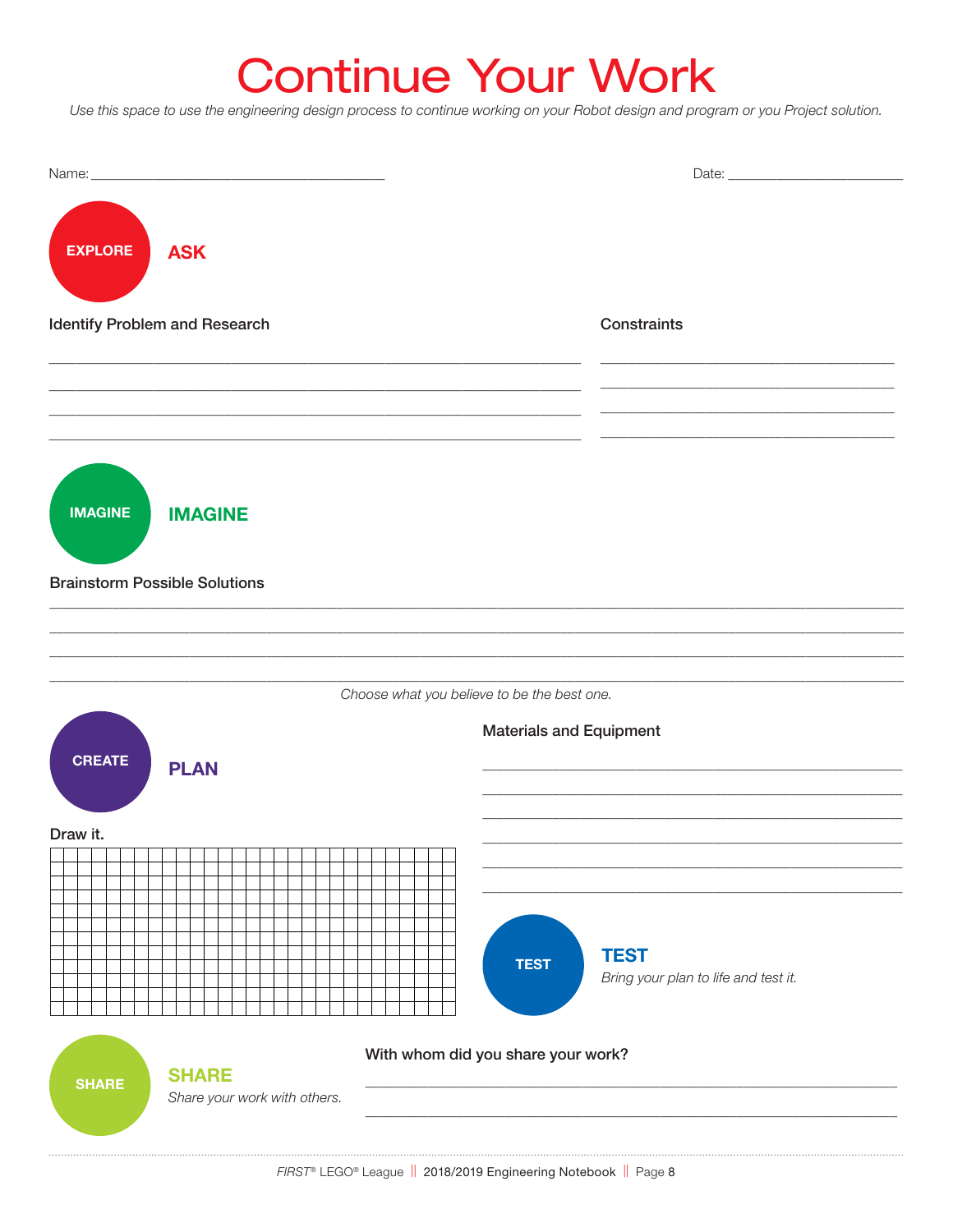**IMPROVE IMPROVE** 

What Worked/Didn't? **Possible Solutions or Refinements Brainstorm and Plan It** 



Bring your plan to life and test it out!

**SHARE** 

#### **SHARE**

Share your work with others.

With whom did you share your work?

Engineers and many others use an engineering design process repeatedly to improve the quality of their creation(s). Remember: There is always room for improvement.